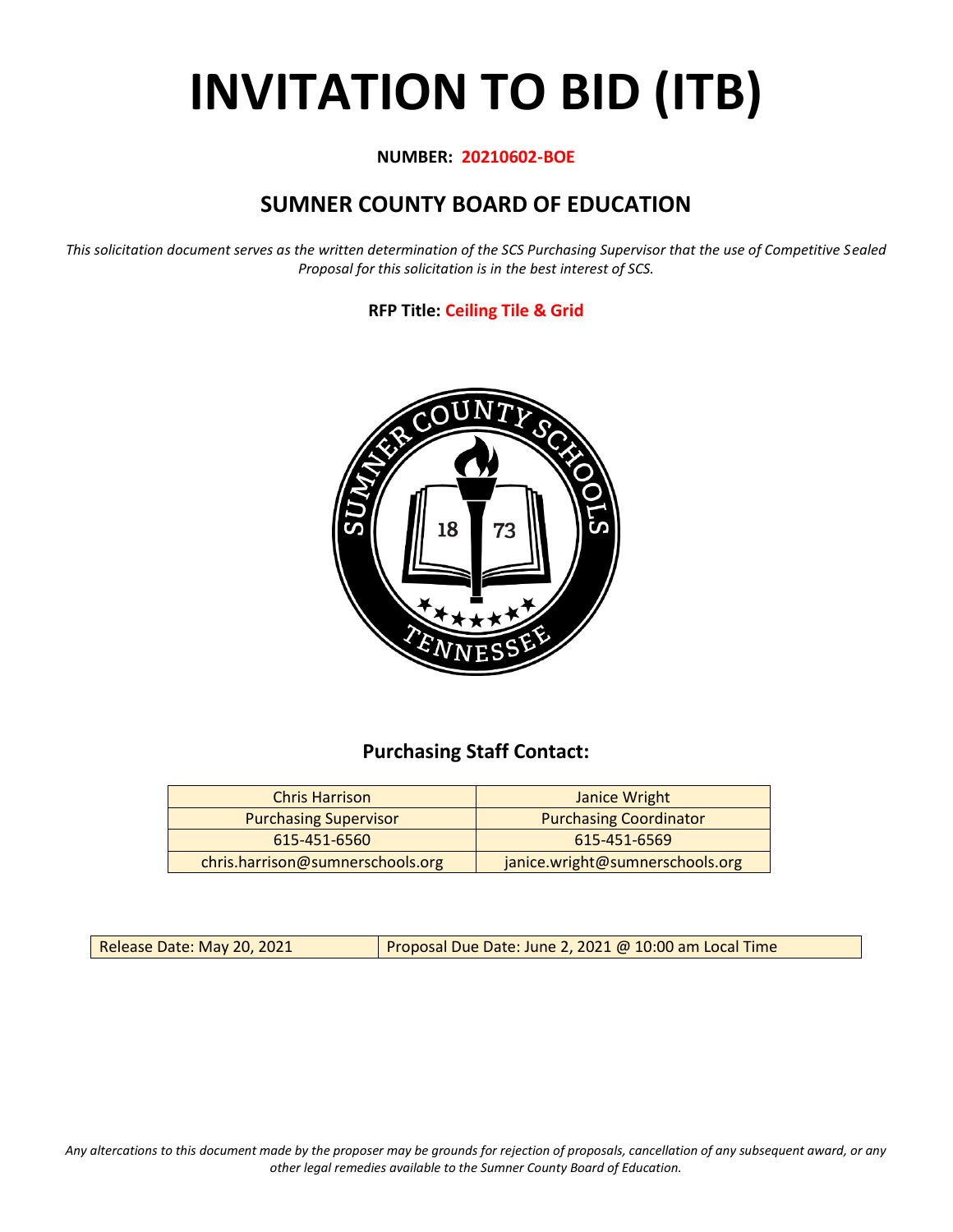## **NOTICE TO PROPOSERS**

There may be one or more amendments to this ITB. In order to receive communication for any such amendments issued specifically to this ITB, the proposer must provide the information requested below to the Sumner County Board of Education (SCS) Purchasing Department. The information may be sent by email to: Chris Harrison, Purchasing Supervisor, chris.harrison@sumnerschools.org. SCS will send amendments only to those proposers which complete and return this information in a timely manner.

| <b>ITB Number:</b>      | 20210602-BOE Ceiling Tile & Grid |
|-------------------------|----------------------------------|
| Company Name:           |                                  |
| <b>Mailing Address:</b> |                                  |
|                         |                                  |
|                         |                                  |
| Phone Number:           |                                  |
| <b>Contact Person:</b>  |                                  |
| <b>Email Address:</b>   |                                  |
|                         |                                  |
|                         |                                  |
| <b>Printed Name:</b>    |                                  |
| Date:                   |                                  |

Emailed amendments will be sent in a Microsoft Word (Office for Windows) or Portable Document Format (pdf) format. Any alterations to the document made by the proposer may be grounds for rejection of proposal, cancellation of any subsequent award or any other legal remedies available to SCS.

Amendments will also be posted on the SCS website **https://sumnerschools.org/index.php/current-bids-and-rfps** and attached to the solicitation listing as a PDF or WORD file. Check the particular solicitation on the Current Bids and RFPs webpage for any posted amendments.

By completing and returning this form, the Proposer has expressed its intent to provide a proposal for **20210602-BOE Ceiling Tile & Grid.**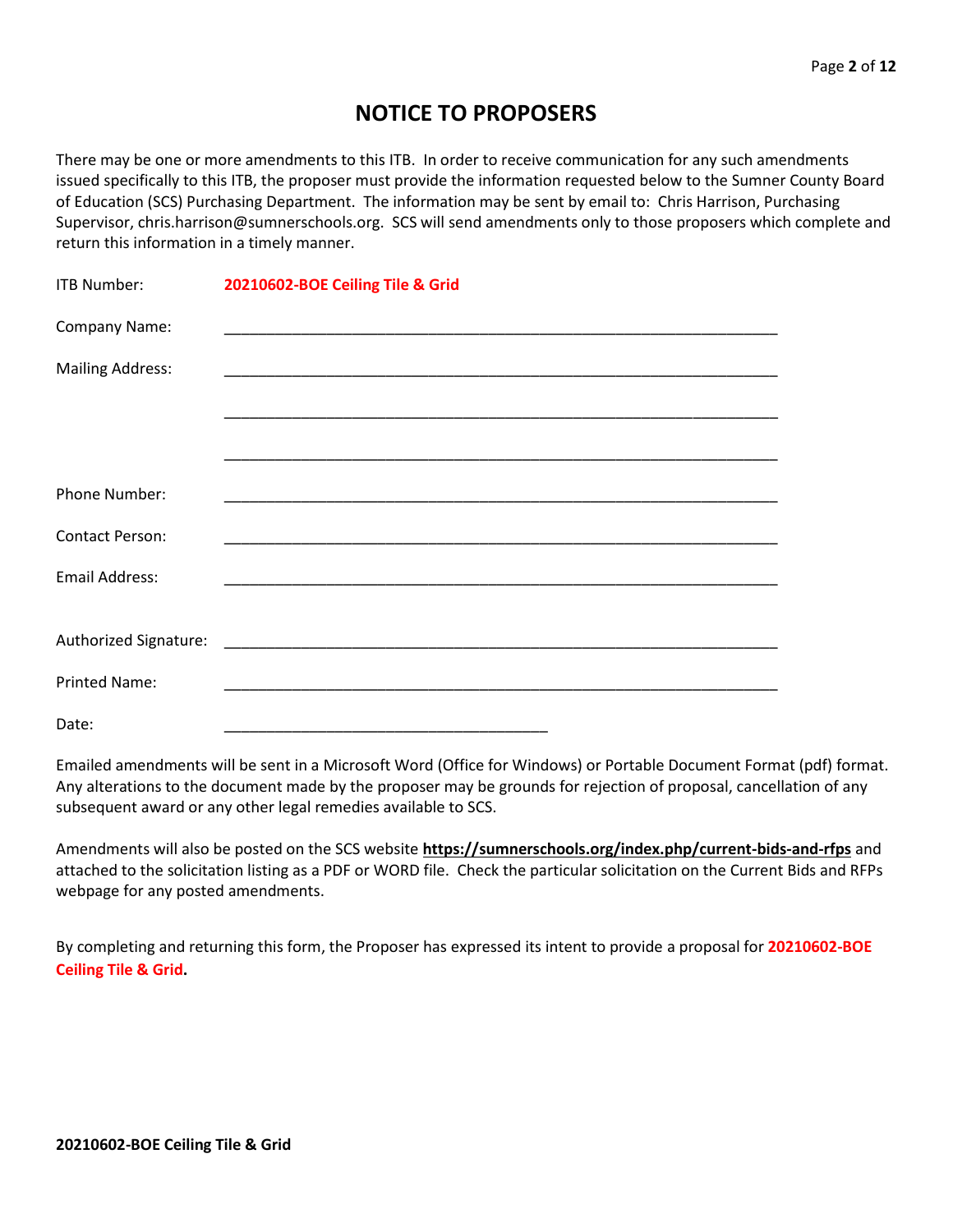## **TABLE OF CONTENTS**

- 1. Specification
- 2. Source Selection and Contract Award
- 3. Schedule of Events
- 4. Delivery of Proposals
- 5. Protests
- 6. New Vendors
- 7. Attachments
	- A. Bid Form/Certification
	- B. IRS Form W9
	- C. Attestation Re Personnel
	- D. Standard Terms and Conditions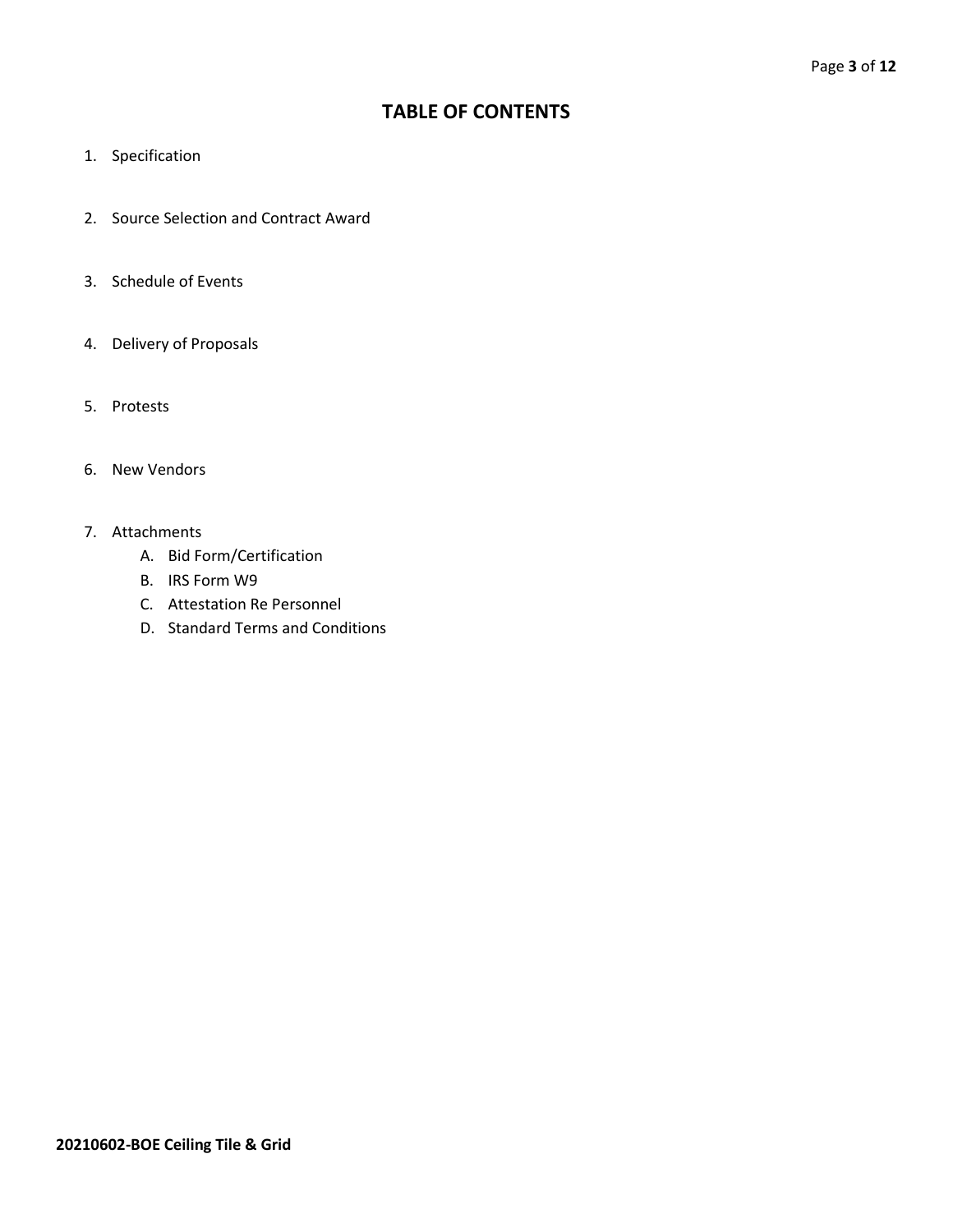#### 1. Specification

The Sumner County Board of Education (SCS) is soliciting responses to secure unit pricing for ceiling tile and grid. The solicitation is for materials only (NO LABOR). The Proposer must include the cost for shipping to the SCS Support Services Facility in the price of the material. Pricing must be firm and valid for the entire contract term.

| Delivery Address: | Sumner County Board of Education |
|-------------------|----------------------------------|
|                   | <b>Support Services Facility</b> |
|                   | 1500 Airport Road                |
|                   | Gallatin, TN 37066               |
|                   |                                  |

Contract Term: July 1, 2021 – June 30, 2022

SCS reserves the right to extend this contract for an additional four, one-year terms. Extensions are subject to approval by both parties.

The Bid Form indicates the Brand and Item No. for the items to price.

- 2. Source Selection and Contract Award
	- Award, if made, will be made to the proposer submitting the lowest cost proposal and whom is also determined to be Responsive.
		- o General Criteria to be determined "Responsive"
			- Does the proposal include all required information?
			- Does the proposal include completed attachment forms?
			- Was the proposal delivered on or before the stated deadline?
	- SCS reserves the right to reject any proposal that takes exception to the specifications unless prior approval is requested and granted by SCS.
	- Upon mutual agreement by both parties, SCS shall grant the right to extend the terms, conditions and prices of contract(s) awarded from this ITB to other Institutions (such as State, Local and/or Public Agencies) who express an interest in participating in any contract that results from this ITB. Each of the "piggyback" Institutions will issue their own purchasing documents for purchase of the goods/services. Proposer agrees that SCS shall bear no responsibility or liability for any agreements between Proposer and the other Institution(s) who desire to exercise this option.
- 3. Schedule of Events

| <b>RFP Issued</b>              | May 20, 2021                         |  |  |  |  |  |
|--------------------------------|--------------------------------------|--|--|--|--|--|
| <b>RFP Submission DEADLINE</b> | June 2, 2021 @ $10:00$ am Local Time |  |  |  |  |  |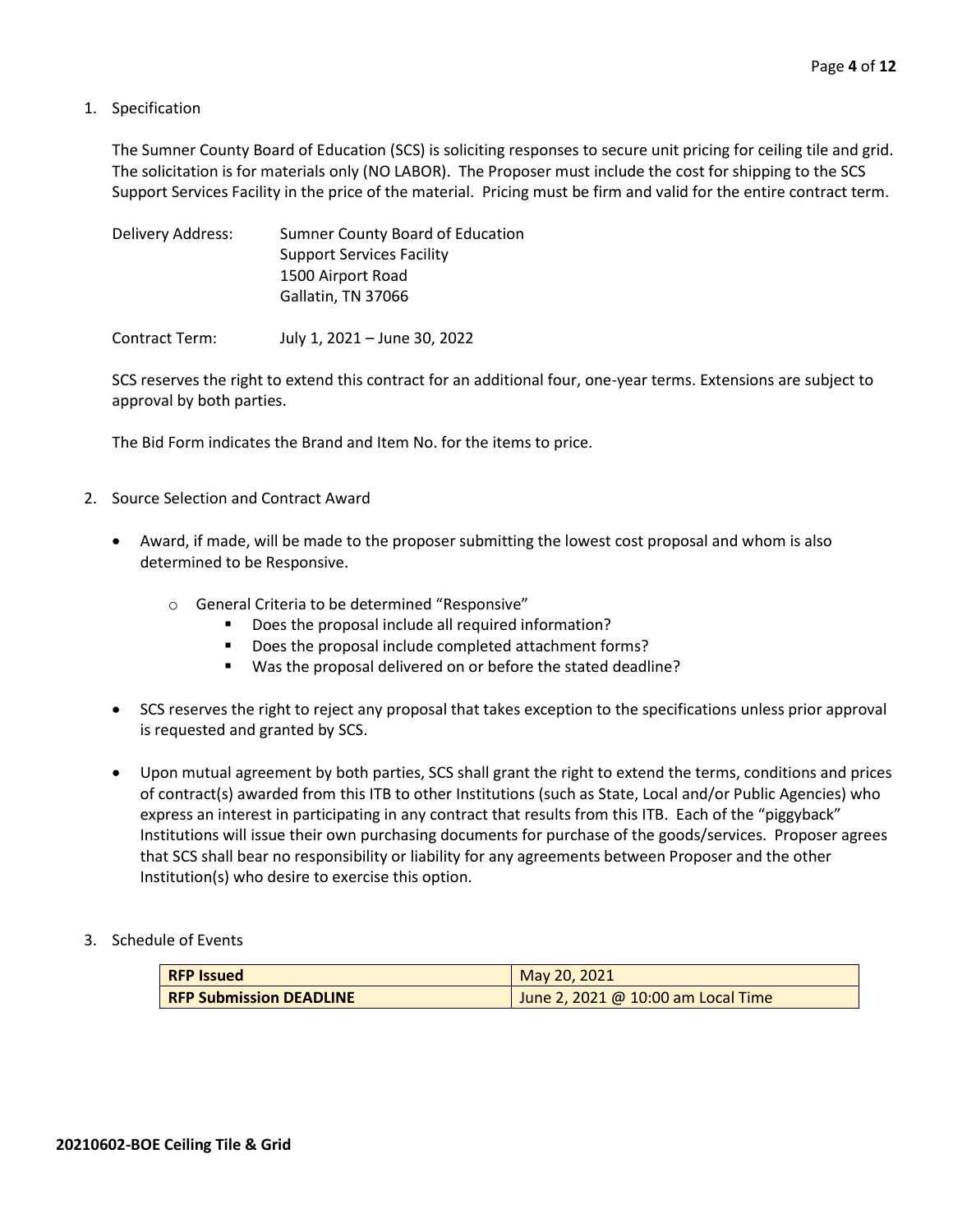#### 4. Delivery of Proposals

Sealed proposals will be accepted until **June 2, 2021 @ 10:00 am Local Time**. Proposals received after that time will be deemed invalid. Vendors mailing proposal packages must allow sufficient time to ensure receipt of their package by the time specified. SCS shall not accept proposals via electronic transmission such as email, fax, etc. There will be no exceptions. Proposals will be opened and read aloud. The reading of the bids will begin at **10:00 am Local Time**.

Due to the nature of deliveries to the SCS Support Services Facility by carriers such as UPS, FedEx and such like; the proposal package will be accepted if the date and time on the delivery confirmation are indicated to be on or before the Proposal Deadline.

| Delivery Address: | <b>Sumner County Board of Education</b> |  |
|-------------------|-----------------------------------------|--|
|                   | Attn: Purchasing Supervisor             |  |
|                   | 1500 Airport Road                       |  |
|                   | Gallatin, TN 37066                      |  |

The package containing the proposal must be sealed and clearly marked on the outside of the package: **"20210602-BOE Ceiling Tile & Grid" DO NOT OPEN**

#### 5. Protests

In the event that any interested party finds any part of the listed specifications, terms or conditions to be discrepant, incomplete or otherwise questionable in any respect; it shall be the responsibility of the concerned party to notify the SCS Purchasing Office of such matters immediately upon receipt of the ITB. All notifications must be sent to the Purchasing Supervisor via email at [purchasing@sumnerschools.org.](mailto:purchasing@sumnerschools.org)

Any actual or prospective Proposer who is aggrieved in connection with the ITB or award of a contract may protest to the Purchasing Supervisor and/or the Sumner County Board of Education at its regularly scheduled meeting.

#### 6. New Vendors

- To comply with Internal Revenue Service requirements, all vendors who perform any type of service are required to have a current IRS Form W-9 on file with the SCS Finance Department. It is a mandatory requirement to complete the IRS Form W-9 (Attachment 1) included in this RFP.
- To comply with the Tennessee Lawful Employment Act (50-1-702 and 50-1-703), non-employees (individuals paid directly by the employer in exchange for the individual's labor or services) must have on file one (1) of the following documents:
	- o A valid Tennessee driver's license or photo identification;
	- $\circ$  A valid driver's license or photo identification from another state where the license requirements are at least as strict as those in Tennessee;
	- o A birth certificate issued by a U.S. state, jurisdiction or territory;
	- o A U.S. government issued certified birth certificate;

#### **20210602-BOE Ceiling Tile & Grid**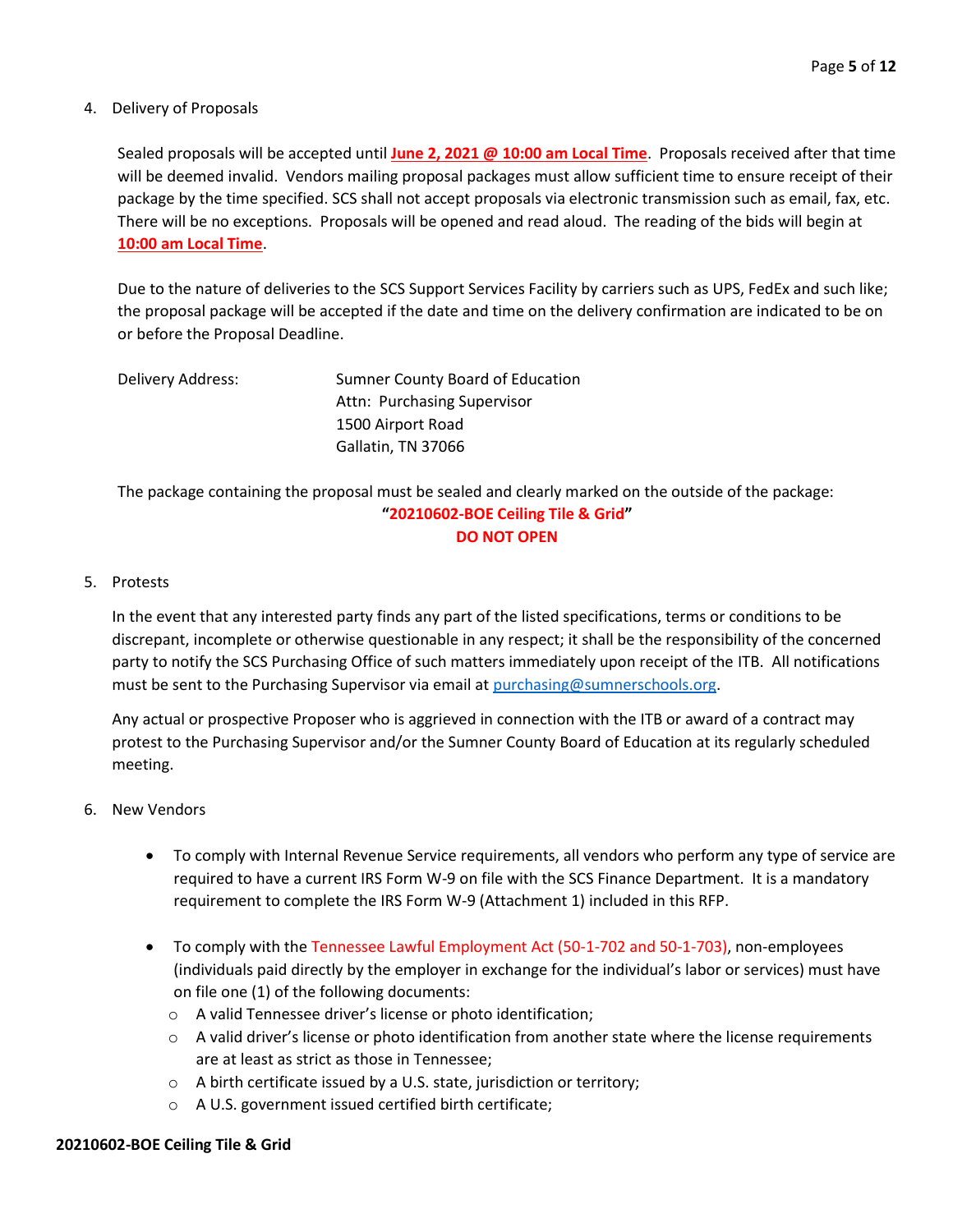- o A valid, unexpired U.S. passport;
- o A U.S. certificate of birth abroad (DS-1350 or FS-545)
- o A report of birth abroad of a U.S. citizen (FS-240);
- o A certificate of citizenship (N560 or N561);
- o A certificate of naturalization (N550, N570 or N578);
- o A U.S citizen identification card (I-197 or I-179); or
- o Valid alien registration documentation or other proof of current immigration registration recognized by the United States Department of Homeland Security that contains the individual's complete legal name and current alien admission number or alien file number (or numbers if the individual has more than one number).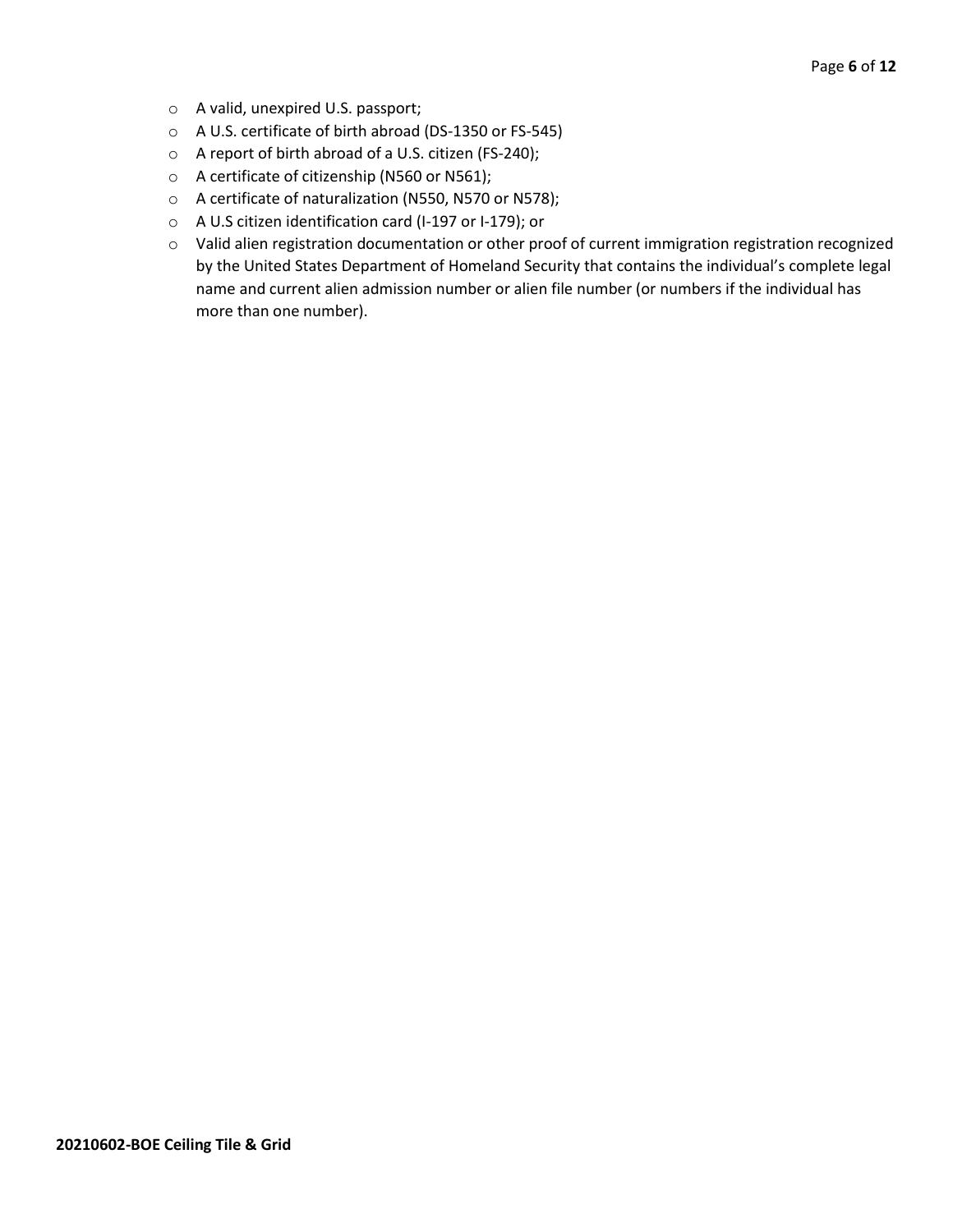#### **7.A Bid Form**



Attn: Purchasing Supervisor 1500 Airport Road Gallatin, TN 37066

 $Date_$ 

| <b>CEILING TILE</b>                        | Sq. Ft. / carton | Price / carton |
|--------------------------------------------|------------------|----------------|
| USG #2110 Radar - Square Edge              |                  |                |
| $2' \times 2' \times 5/8''$                |                  |                |
| USG #2115 Radar - Square Edge - Fire Rated |                  |                |
| $2' \times 2' \times 5/8''$                |                  |                |
| USG #2310 Radar - Square Edge              |                  |                |
| $2' \times 4' \times 5/8''$                |                  |                |
| USG #2315 Radar - Square Edge - Fire Rated |                  |                |
| $2' \times 4' \times 5/8''$                |                  |                |
| USG #7000G - Nubby Premier - Square Edge   |                  |                |
| $2' \times 2' \times 5/8''$                |                  |                |
|                                            |                  |                |
| <b>CEILING GRID</b>                        | Pieces / carton  | Price / carton |
| <b>USG Donn DXL24-050N</b>                 |                  |                |
| 12' Main Tee                               |                  |                |
| USG Donn DXL216-050N                       |                  |                |
| 2' Cross Tee                               |                  |                |
| USG Donn DX422-050N                        |                  |                |
| 4' Cross Tee                               |                  |                |
| <b>USG M7-050</b>                          |                  |                |
| <b>Wall Molding</b>                        |                  |                |
| <b>12 Gauge Hanger Wire</b>                |                  |                |

By checking this box, Proposer agrees that SCS reserves the right to extend the terms, conditions and prices of this contract to other Institutions (such as State, Local and/or Public Agencies) who express an interest in participating in any contract that results from this ITB. Each of the piggyback Institutions will issue their own purchasing documents for the goods/service. Proposer agrees that SCS shall bear no responsibility or liability for any agreements between Proposer and the other Institution(s) who desire to exercise this option.

| AUTHORIZED SIGNATURE: |  |
|-----------------------|--|
| <b>PRINTED NAME:</b>  |  |
| COMPANY NAME:         |  |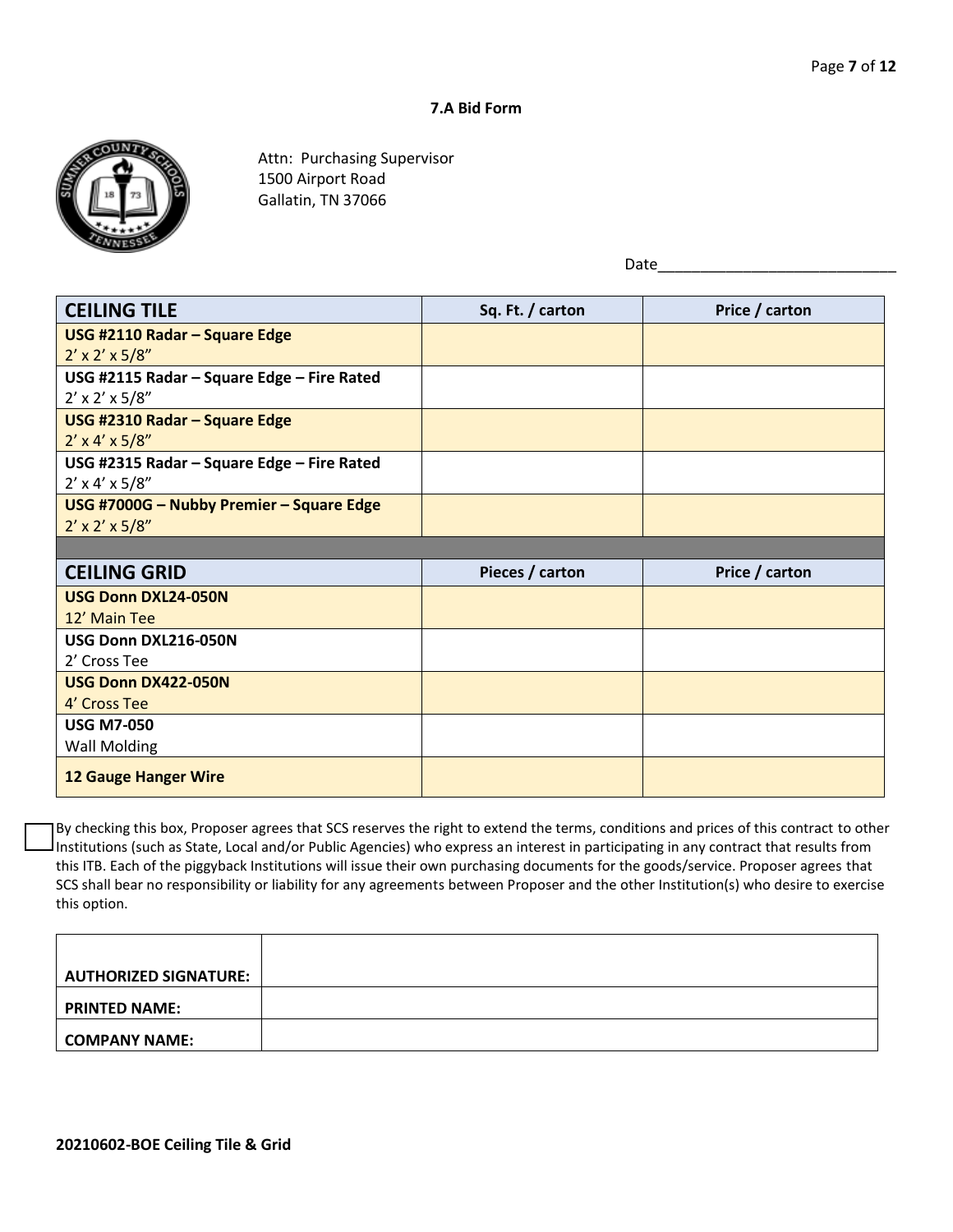#### 7.B IRS Form W9

|                                                                                                                                                                                                                                                                                                                                                                                                                                                                                                                                                                                                                                                                                                                                                                                                                                                                                                                                                                                                                                                                                                                                                                                                                                                                                                                                                                                                                                                                                                                                                                                                                                                                                                                                                                                                                                                                              | <b>Request for Taxpayer</b><br>(Rev. December 2014)<br><b>Identification Number and Certification</b><br>Department of the Treasury<br>Internal Revenue Service<br>1 Name (as shown on your income tax return). Name is required on this line; do not leave this line blank. |                                                                                                                                                       |  |                                                                                                                                                                            |  |  |  |  | Give Form to the<br>requester. Do not<br>send to the IRS. |  |  |  |  |  |
|------------------------------------------------------------------------------------------------------------------------------------------------------------------------------------------------------------------------------------------------------------------------------------------------------------------------------------------------------------------------------------------------------------------------------------------------------------------------------------------------------------------------------------------------------------------------------------------------------------------------------------------------------------------------------------------------------------------------------------------------------------------------------------------------------------------------------------------------------------------------------------------------------------------------------------------------------------------------------------------------------------------------------------------------------------------------------------------------------------------------------------------------------------------------------------------------------------------------------------------------------------------------------------------------------------------------------------------------------------------------------------------------------------------------------------------------------------------------------------------------------------------------------------------------------------------------------------------------------------------------------------------------------------------------------------------------------------------------------------------------------------------------------------------------------------------------------------------------------------------------------|------------------------------------------------------------------------------------------------------------------------------------------------------------------------------------------------------------------------------------------------------------------------------|-------------------------------------------------------------------------------------------------------------------------------------------------------|--|----------------------------------------------------------------------------------------------------------------------------------------------------------------------------|--|--|--|--|-----------------------------------------------------------|--|--|--|--|--|
| 2 Business name/disregarded entity name, if different from above<br>σû<br>page<br>4 Exemptions (codes apply only to<br>3 Check appropriate box for federal tax classification; check only one of the following seven boxes:<br>Specific Instructions on<br>certain entities, not individuals; see<br>C Corporation<br>S Corporation Partnership<br>Individual/sole proprietor or<br>Trust/estate<br>instructions on page 3):<br>single-member LLC<br>Print or type<br>Exempt payee code (if any)<br>Limited liability company. Enter the tax classification (C=C corporation, S=S corporation, P=partnership) ▶<br>Exemption from FATCA reporting<br>Note. For a single-member LLC that is disregarded, do not check LLC; check the appropriate box in the line above for<br>the tax classification of the single-member owner.<br>code (if anv)<br>(Applies to accounts maintained outside the U.S.)<br>Other (see instructions)<br>5 Address (number, street, and apt. or suite no.)<br>Requester's name and address (optional)<br>6 City, state, and ZIP code<br>See                                                                                                                                                                                                                                                                                                                                                                                                                                                                                                                                                                                                                                                                                                                                                                                                      |                                                                                                                                                                                                                                                                              |                                                                                                                                                       |  |                                                                                                                                                                            |  |  |  |  |                                                           |  |  |  |  |  |
|                                                                                                                                                                                                                                                                                                                                                                                                                                                                                                                                                                                                                                                                                                                                                                                                                                                                                                                                                                                                                                                                                                                                                                                                                                                                                                                                                                                                                                                                                                                                                                                                                                                                                                                                                                                                                                                                              |                                                                                                                                                                                                                                                                              |                                                                                                                                                       |  |                                                                                                                                                                            |  |  |  |  |                                                           |  |  |  |  |  |
| Part I<br><b>Taxpayer Identification Number (TIN)</b><br>Social security number<br>Enter your TIN in the appropriate box. The TIN provided must match the name given on line 1 to avoid<br>backup withholding. For individuals, this is generally your social security number (SSN). However, for a<br>resident alien, sole proprietor, or disregarded entity, see the Part I instructions on page 3. For other<br>entities, it is your employer identification number (EIN). If you do not have a number, see How to get a<br>TIN on page 3.<br>or<br><b>Employer identification number</b><br>Note. If the account is in more than one name, see the instructions for line 1 and the chart on page 4 for<br>guidelines on whose number to enter.                                                                                                                                                                                                                                                                                                                                                                                                                                                                                                                                                                                                                                                                                                                                                                                                                                                                                                                                                                                                                                                                                                                           |                                                                                                                                                                                                                                                                              |                                                                                                                                                       |  |                                                                                                                                                                            |  |  |  |  |                                                           |  |  |  |  |  |
| Part II                                                                                                                                                                                                                                                                                                                                                                                                                                                                                                                                                                                                                                                                                                                                                                                                                                                                                                                                                                                                                                                                                                                                                                                                                                                                                                                                                                                                                                                                                                                                                                                                                                                                                                                                                                                                                                                                      | <b>Certification</b>                                                                                                                                                                                                                                                         |                                                                                                                                                       |  |                                                                                                                                                                            |  |  |  |  |                                                           |  |  |  |  |  |
|                                                                                                                                                                                                                                                                                                                                                                                                                                                                                                                                                                                                                                                                                                                                                                                                                                                                                                                                                                                                                                                                                                                                                                                                                                                                                                                                                                                                                                                                                                                                                                                                                                                                                                                                                                                                                                                                              | Under penalties of perjury, I certify that:                                                                                                                                                                                                                                  |                                                                                                                                                       |  |                                                                                                                                                                            |  |  |  |  |                                                           |  |  |  |  |  |
| 1. The number shown on this form is my correct taxpayer identification number (or I am waiting for a number to be issued to me); and<br>2. I am not subject to backup withholding because: (a) I am exempt from backup withholding, or (b) I have not been notified by the Internal Revenue<br>Service (IRS) that I am subject to backup withholding as a result of a failure to report all interest or dividends, or (c) the IRS has notified me that I am<br>no longer subject to backup withholding; and<br>3. I am a U.S. citizen or other U.S. person (defined below); and<br>4. The FATCA code(s) entered on this form (if any) indicating that I am exempt from FATCA reporting is correct.<br>Certification instructions. You must cross out item 2 above if you have been notified by the IRS that you are currently subject to backup withholding<br>because you have failed to report all interest and dividends on your tax return. For real estate transactions, item 2 does not apply. For mortgage<br>interest paid, acquisition or abandonment of secured property, cancellation of debt, contributions to an individual retirement arrangement (IRA), and                                                                                                                                                                                                                                                                                                                                                                                                                                                                                                                                                                                                                                                                                                   |                                                                                                                                                                                                                                                                              |                                                                                                                                                       |  |                                                                                                                                                                            |  |  |  |  |                                                           |  |  |  |  |  |
|                                                                                                                                                                                                                                                                                                                                                                                                                                                                                                                                                                                                                                                                                                                                                                                                                                                                                                                                                                                                                                                                                                                                                                                                                                                                                                                                                                                                                                                                                                                                                                                                                                                                                                                                                                                                                                                                              | instructions on page 3.                                                                                                                                                                                                                                                      | generally, payments other than interest and dividends, you are not required to sign the certification, but you must provide your correct TIN. See the |  |                                                                                                                                                                            |  |  |  |  |                                                           |  |  |  |  |  |
| Sign<br>Here                                                                                                                                                                                                                                                                                                                                                                                                                                                                                                                                                                                                                                                                                                                                                                                                                                                                                                                                                                                                                                                                                                                                                                                                                                                                                                                                                                                                                                                                                                                                                                                                                                                                                                                                                                                                                                                                 | Signature of<br>U.S. person $\blacktriangleright$                                                                                                                                                                                                                            |                                                                                                                                                       |  | Date $\blacktriangleright$                                                                                                                                                 |  |  |  |  |                                                           |  |  |  |  |  |
| · Form 1098 (home mortgage interest), 1098-E (student loan interest), 1098-T<br><b>General Instructions</b><br>(tuition)<br>Section references are to the Internal Revenue Code unless otherwise noted.<br>· Form 1099-C (canceled debt)                                                                                                                                                                                                                                                                                                                                                                                                                                                                                                                                                                                                                                                                                                                                                                                                                                                                                                                                                                                                                                                                                                                                                                                                                                                                                                                                                                                                                                                                                                                                                                                                                                     |                                                                                                                                                                                                                                                                              |                                                                                                                                                       |  |                                                                                                                                                                            |  |  |  |  |                                                           |  |  |  |  |  |
| Future developments. Information about developments affecting Form W-9 (such<br>as legislation enacted after we release it) is at www.irs.gov/fw9.<br><b>Purpose of Form</b>                                                                                                                                                                                                                                                                                                                                                                                                                                                                                                                                                                                                                                                                                                                                                                                                                                                                                                                                                                                                                                                                                                                                                                                                                                                                                                                                                                                                                                                                                                                                                                                                                                                                                                 |                                                                                                                                                                                                                                                                              |                                                                                                                                                       |  | · Form 1099-A (acquisition or abandonment of secured property)<br>Use Form W-9 only if you are a U.S. person (including a resident alien), to<br>provide your correct TIN. |  |  |  |  |                                                           |  |  |  |  |  |
| If you do not return Form W-9 to the requester with a TIN, you might be subject<br>An individual or entity (Form W-9 requester) who is required to file an information<br>to backup withholding. See What is backup withholding? on page 2.<br>return with the IRS must obtain your correct taxpayer identification number (TIN)<br>which may be your social security number (SSN), individual taxpayer identification<br>By signing the filled-out form, you:<br>number (ITIN), adoption taxpayer identification number (ATIN), or employer<br>1. Certify that the TIN you are giving is correct (or you are waiting for a number<br>identification number (EIN), to report on an information return the amount paid to<br>to be issued).<br>you, or other amount reportable on an information return. Examples of information<br>2. Certify that you are not subject to backup withholding, or<br>returns include, but are not limited to, the following:<br>3. Claim exemption from backup withholding if you are a U.S. exempt payee. If<br>· Form 1099-INT (interest earned or paid)<br>applicable, you are also certifying that as a U.S. person, your allocable share of<br>. Form 1099-DIV (dividends, including those from stocks or mutual funds)<br>any partnership income from a U.S. trade or business is not subject to the<br>* Form 1099-MISC (various types of income, prizes, awards, or gross proceeds)<br>withholding tax on foreign partners' share of effectively connected income, and<br>. Form 1099-B (stock or mutual fund sales and certain other transactions by<br>4. Certify that FATCA code(s) entered on this form (if any) indicating that you are<br>exempt from the FATCA reporting, is correct. See What is FATCA reporting? on<br>brokers)<br>page 2 for further information.<br>· Form 1099-S (proceeds from real estate transactions) |                                                                                                                                                                                                                                                                              |                                                                                                                                                       |  |                                                                                                                                                                            |  |  |  |  |                                                           |  |  |  |  |  |

Cat. No. 10231X

Form W-9 (Rev. 12-2014)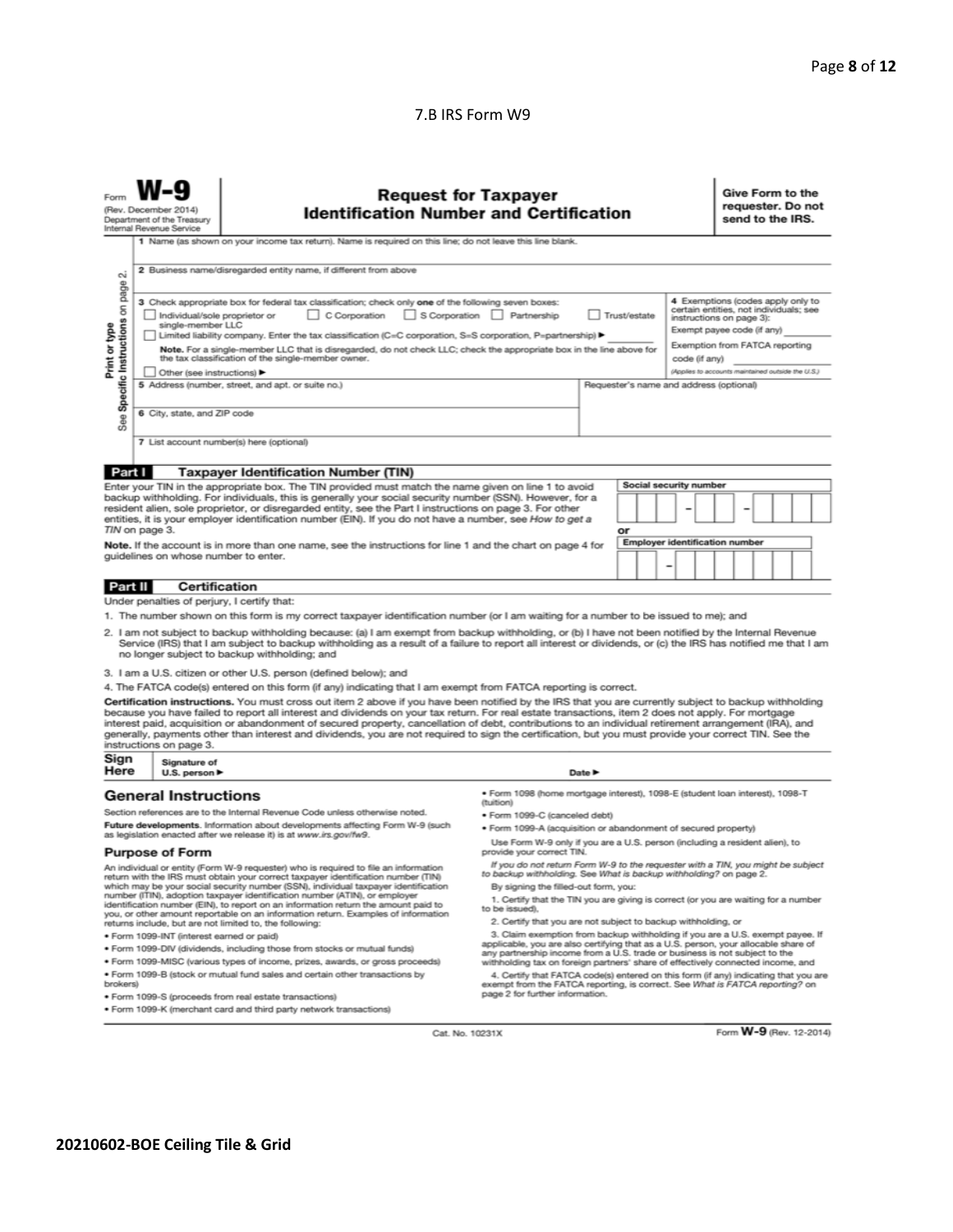#### **ATTACHMENT 7.C – Attestation Re Personnel**

## **ATTESTATION RE PERSONNEL USED IN CONTRACT PERFORMANCE**

| CONTRACTOR LEGAL ENTITY NAME:                                          |  |
|------------------------------------------------------------------------|--|
| FEDERAL EMPLOYER IDENTIFICATION NUMBER:<br>(or Social Security Number) |  |

**The Contractor, identified above, does hereby attest, certify, warrant and assure that the Contractor shall not knowingly utilize the services of an illegal immigrant in the performance of this Contract and shall not knowingly utilize the services of any subcontractor who will utilize the services of an illegal immigrant in the performance of this Contract, T.C.A. § 12-3-309.**

SIGNATURE & DATE:

*NOTICE: This attestation MUST be signed by an individual empowered to contractually bind the Contractor.*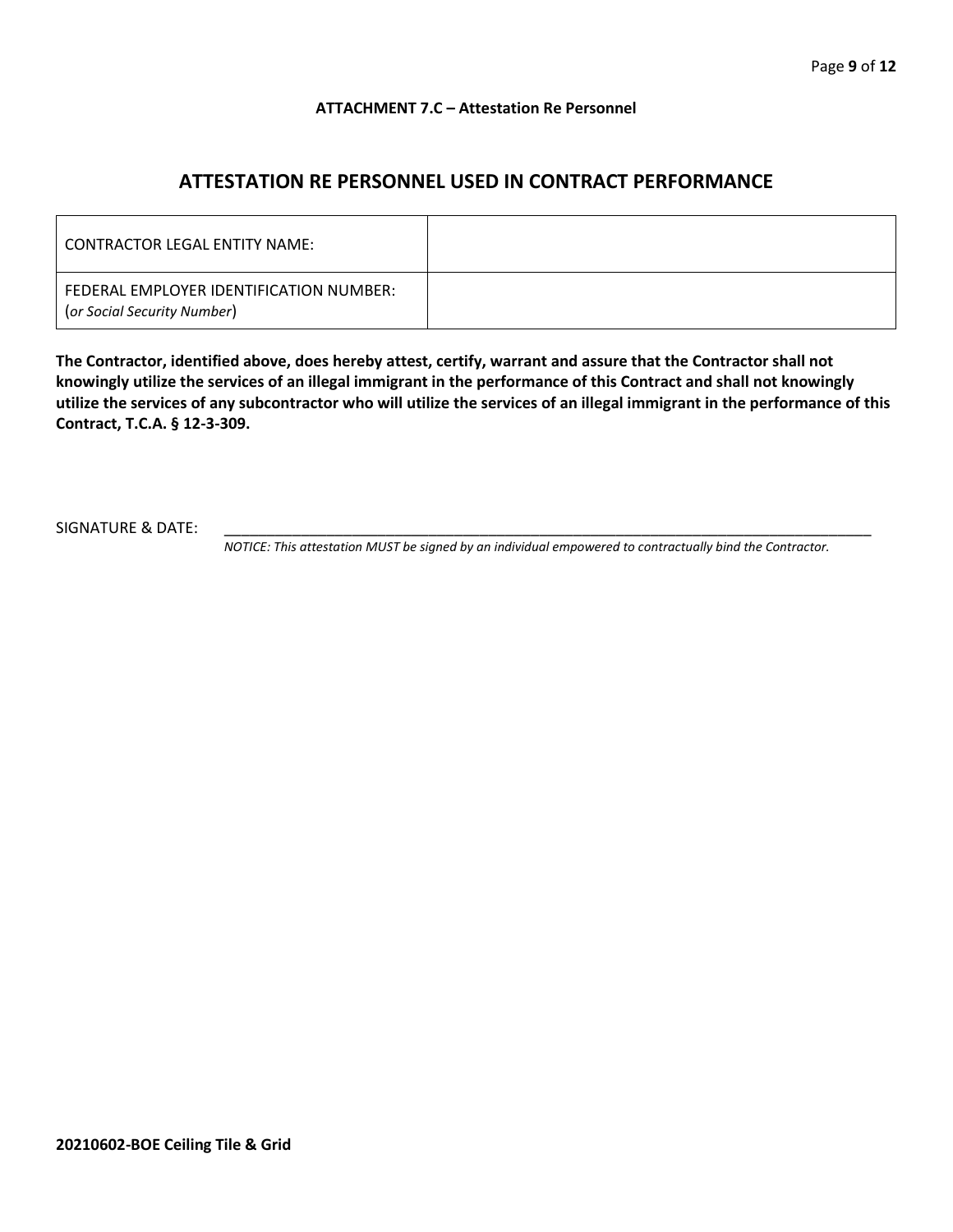#### **ATTACHMENT 7.D – Standard Terms & Conditions SUMNER COUNTY BOARD OF EDUCATION (SCS)**

#### **1. PREPARATION AND SUBMISSION OF BID.**

- **a.** Failure to examine any drawings**,** specifications, or instructions will be at the proposer's risk. Any deviation from the stated terms, conditions and specifications must be coordinated with and approved in writing by the SCS Purchasing Supervisor.
- **b.** RFP/ITB SUBMITTAL / SIGNATURE: Proposal shall give the full name and business address of the bidder. If the proposer is a corporation, the name shall be stated as it is in the corporate charter. Proposals must be signed in ink by the proposer's authorized agent. Unsigned proposals will be rejected. Proposals are to be sealed and the outside of the envelope is to reference the RFP/ITB number. The person signing the proposal must show their title, and if requested by the institution, must furnish satisfactory proof of his or her authority to bind his or her company in contract. Proposer understands that by submitting a proposal with an authorized signature, it shall constitute an offer to SCS. Proposals must be typewritten or in ink; otherwise they may not be considered. Purchase orders will be issued to the firm name appearing on the W9. Electronic submissions via email, fax, etc. shall not be accepted.
- **c.** SCS is not responsible for any costs incurred by any vendor pursuant to the RFP/ITB. The vendor shall be responsible for all costs incurred in connection with the preparation and submission of its proposal.
- **d.** All proposers must be in compliance with T.C.A. § 62-6-119 at the time of proposal submission and provide evidence of compliance with the applicable provisions of the chapter before such proposal may be considered.
- **e.** Proposals are to be received in the location designated in the RFP/ITB no later than the specified date and time. Late submissions will NOT be opened or considered.
- **f.** No erasures permitted. Errors may be crossed out and corrections printed in ink or typewritten adjacent to error and must be initialed in ink by person signing the proposal.
- **g.** Specifications: Reference to available specifications shall be sufficient to make the terms of the specifications binding on the proposer. The use of the name of a manufacturer, or any special brand or make in describing an item does not restrict the proposer to that manufacturer or specific article, unless specifically stated. Comparable products of other manufacturers will be considered if proof of compatibility is contained in the proposal. Proposers are required to notify SCSs Purchasing Supervisor whenever specifications/procedures are not perceived to be fair and open. The articles on which the proposal is submitted must be equal or superior to that specified. Informative and Descriptive Literature: The proposer must show brand or trade names of the articles proposed, when applicable. It shall be the responsibility of the proposer, including proposer's whose product is referenced, to furnish with the proposer such specifications, catalog pages, brochures or other data as will provide an adequate basis for determining the quality and functional capabilities of the product offered. Failure to provide this data may be considered valid justification for rejection of proposer.
- **h.** Samples: Samples of items when called for, must be furnished free of expense, and if not destroyed will, upon proposer's request within ten (10) days of RFP/ITB opening, be returned at the proposer's expense. Each sample must be labeled with the proposer's name, manufacturer's brand name and number, RFP/ITB number and item reference.
- **i.** Time of Performance: The number of calendar days in which delivery is to be made after receipt of order shall be stated in the RFP/ITB and may be a factor in making an award, price notwithstanding. If no delivery time is stated in the bid, bidder agrees that delivery is to be made within two weeks (10 business days) of order.
- **j.** Transportation and delivery charges should be included in the price and be fully prepaid by the vendor to the destination specified in the RFP/ITB. Proposal prices shall include delivery of all items F.O.B. destination.
- **k.** New materials and supplies must be delivered unless otherwise specifically stated in the RFP/ITB.
- **l.** Alternate/multiple bids will not be considered unless specifically called for in the RFP/ITB.
- **m.** Only proposals submitted on RFP/ITB forms furnished by SCS will be considered.
- **n.** By signing this RFP/ITB where indicated, the proposer agrees to strictly abide by all applicable local, state and federal statutes and regulations. The proposer further certifies that this proposer is made without collusion or fraud.
- **o.** Error in Proposal. In case of error in the extension of prices in the proposal, the unit price will govern. Late submissions will NOT be opened or considered. Proposers are cautioned to verify their proposals before submission, as amendments received after the RFP/ITB deadline will not be considered. No proposals shall be altered, amended or withdrawn after opening. After proposal opening, a proposer may withdraw a proposal only when there is obvious clerical error such as a misplaced decimal point, or when enforcement of the proposal would impose unconscionable hardship due to an error in the proposal resulting in a quotation substantially below the other proposals received. Proposal withdrawals will be considered only upon written request of the proposer.
- **2. OPEN RECORDS.** In order to comply with the provisions of the Tennessee Open Records Act, all proposals will be publicly opened and are subject to public inspection after the award upon written request. Proposers may be present at RFP/ITB opening. Summary information will be posted the SCS website, www.sumnerschools.org under the Invitation to Bid link.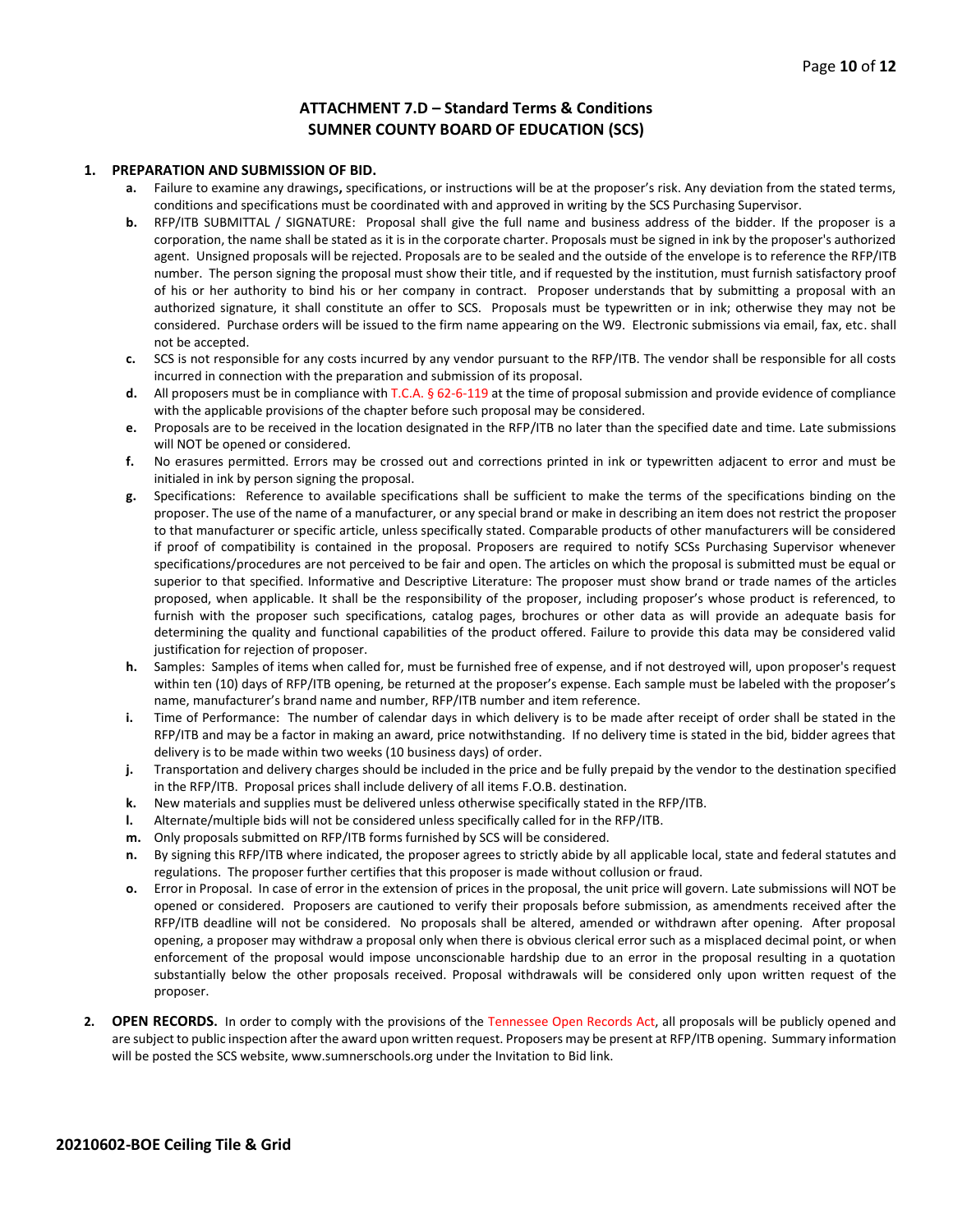- **3. ACCEPTANCE AND AWARD.** SCS reserves the right to reject any and all proposals and to waive any informality in proposals and, unless otherwise specified by the proposer to accept any item in the proposal. Action to reject all proposals shall be taken for unreasonably high prices, errors in the proposal documents, cessation of need, unavailability of funds, or any other reason approved by SCS.
	- **a.** Contracts and purchases will be made with the lowest, responsive, responsible, qualified proposer. The quality of the articles to be supplied, their conformity with the specifications, their suitability to the requirements of the Institution, cash discount offered, and the delivery terms will be taken into consideration.
	- **b.** Any deviation from these stated terms, specifications and conditions must be coordinated with and approved in writing by the Purchasing Supervisor.
	- **c.** Prices quoted on the response (if any) are to be considered firm and binding until the said equipment, supplies or services are in the possession of SCS.
	- **d.** SCS reserves the right to order more or less than the quantity listed in the proposal.
	- **e.** If a proposer fails to state a time within which a proposal must be accepted, it is understood and agreed that SCS shall have ninety (90) days to accept.
	- **f.** No purchase or contract is authorized or valid until the issuance of a SCS purchase order in accordance with SCS policy. No SCS employee is authorized to purchase equipment, supplies or services prior to the issuance of such a purchase order.
	- **g.** The contract may not be assigned without written SCS consent.
	- **h.** If the appropriate space is marked on the RFP/ITB, other Institutions (such as State, Local and/or Public Agencies) may purchase off the contract during the same period as SCS.
	- **i.** The awarded proposer will be required to post a performance and payment bond in the amount of 25% of the contract price if it exceeds \$100,000 as stated by T.C.A. §12-4-201.
	- **j.** If the project cost is in excess of \$25,000 a performance bond must be secured by the requesting part in an amount equal to the market improvement value.
	- **k.** By submission of this bid and signature thereof, the Bidder acknowledges compliance with the provisions of Public Chapter No. 587 / Senate Bill No. 2048 (Employee Background Check). The Bidder further agrees to submit a formal certification thereof prior to commencing work.
- **4. PAYMENT**. Payment terms must be specified in the proposal, including any discounts for early payment. Partial payments will not be approved unless justification for such payment can be shown. Terms will be NET 30 days. Payment will not be made until the conditions and specifications of the RFP/ITB are inspected and approved as conforming by persons appointed by SCS.
- **5. DEFAULT OF SELECTED VENDOR.** In case of vendor default, SCS may procure the articles or services from other sources and hold the defaulting vendor responsible for any resulting cost. If the awarded vendor violates any terms of their response, the contract, SCS policy or any law, they may be disqualified from proposing for a period of two years for minor violations or longer for major violations. Proposals from disqualified proposers will not be accepted during the period of disqualification.
- **6. INSPECTION OF PURCHASES.** Articles received which are not equivalent will not be accepted and will be picked up by the vendor or returned to vendor, shipping charges collect. SCS shall have a reasonable period in which to inspect and accept or reject materials without liability. If necessity requires SCS to use nonconforming materials, an appropriate reduction in payment may be made.
- **7. TAXES.** SCS is tax exempt; do not include taxes in quotation. Vendors making improvements or additions to or performing repair work on real property for SCS are liable for any applicable sales or use tax on tangible personal property used in connection with the contract or furnished to vendors by the state for use under the contract.
- **8. NONDISCRIMINATION.** SCS is an equal opportunity employer. SCS and bidder agree to comply with Titles VI and VII of the Civil Rights Act of 1964, Title IX of the Education Amendments of 1972, Section 504 of the Rehabilitation Act of 1973, Executive Order 11,246, the Americans with Disabilities Act of 1990, if applicable, and the related regulations to each. Each party assures that it will not discriminate against any individual including, but not limited to employees or applicants for employment and/or students, because of race, religion, creed, color, sex, age, disability, veteran status or national origin. In the event that any claims should arise with regards to violations of any such local, state or federal law, statues, rule or regulations, the vendor will indemnify and hold SCS harmless for any damages, including court costs or attorney fees, which might be incurred.
- **9. PROHIBITIONS/NO VENDOR CONTRACT FORM.** Acceptance of gifts from vendors is prohibited. T.C.A. §12-4-106. The contract documents for purchase under this RFP/ITB shall consist of the successful proposer's bid and SCSs purchase order. The proposer may request exceptions to terms and conditions and/or request SCS to accept other terms and conditions by means of subsequent documents such as invoices, warranty agreements, license agreements, etc. All subsequent documents shall be open to revision for impermissible language. SCS reserves the right to render the proposal unresponsive and subject the proposal to rejection if successful terms cannot be negotiated.